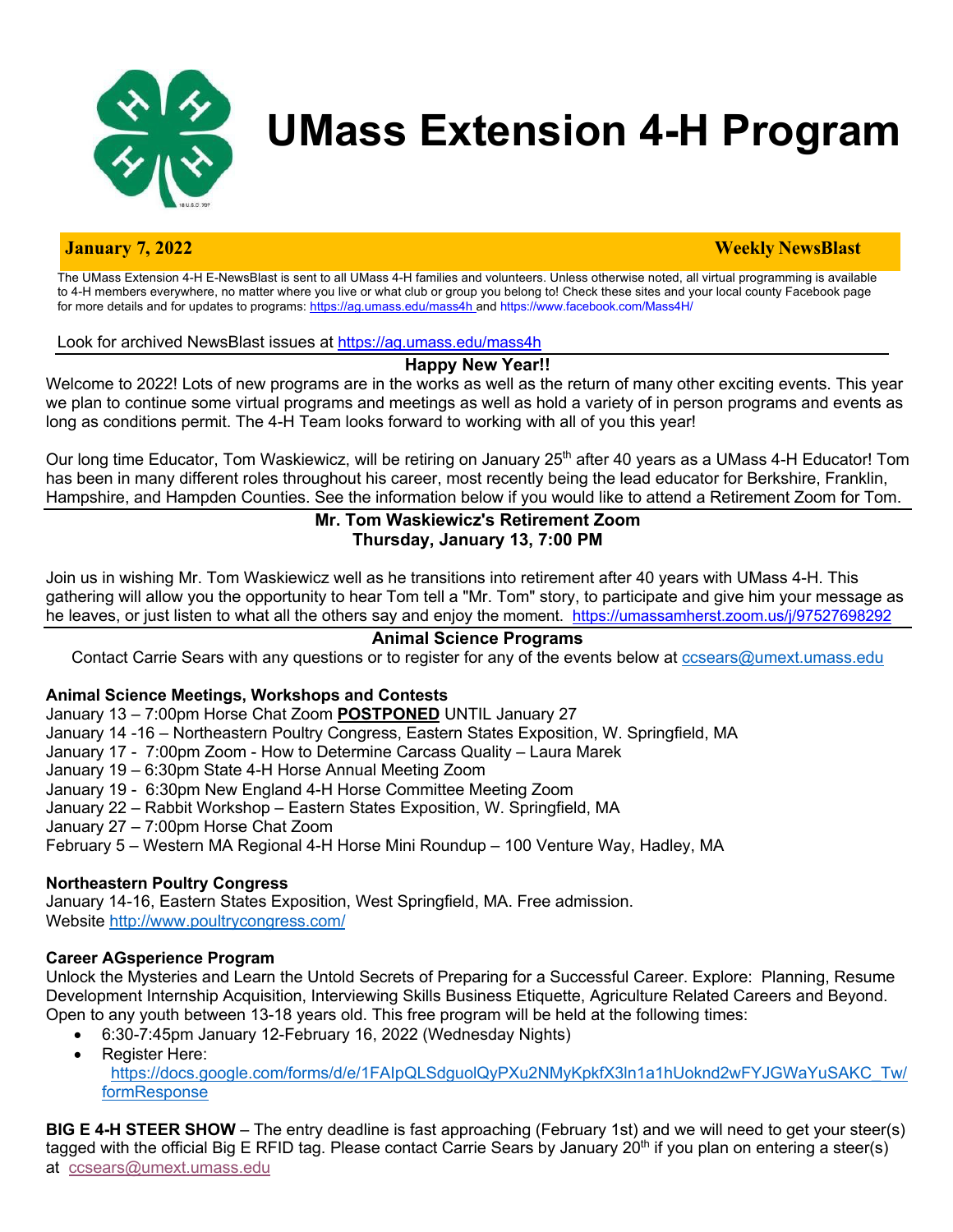To clarify: The question was asked if the Big E RFID tag count on the animal health paperwork as the official RFID. The Big E has indicated that it does not. Steers must have their own RFID premise tag along with the assigned Big E one. Steers must be owned by the exhibitor with no leasing allowed.

#### **Massachusetts 4-H Rabbit Workshop**

Scheduled for January 22<sup>nd</sup> at the Big E in West Springfield, MA. For more information and to sign-up go to https://ag.umass.edu/sites/ag.umass.edu/files/pdf-doc-ppt/2022\_state\_4h\_rabbit\_workshop.pdf

#### **Career Exploration Series**

This series is designed to connect youth with professionals from a variety of careers. The program strives to find a diverse representation of the many choices that youth have for their futures. Presenters discuss what they actually do on a day-to-day basis, what they had to do to be in the position they are in, and what opportunities and/or sidetracks they took along the way. Participants will not only hear from the professionals but be able to ask questions, make comments, participate, or just listen. As many participants will tell you, some careers are much different than you thought they may be! (Don't judge a book by its cover!)

| January 19     | Shannon McKain<br>Motivational Speaker & 4-H Alum<br>Registration link:<br>https://bit.ly/3EUIWnv | Shannon McKain is a Keynote Motivational Speaker, consultant, and<br>entrepreneur based in Dallas, Texas. She seeks to help companies<br>and individuals live their best lives through leadership, team-<br>building and personal development.<br>After graduating from William Jewell College with a double major in<br>Communications and Political Science, Shannon developed her own<br>brand as a 4-Her, NFL Cheerleader, Pryor Leadership Fellow, TV<br>personality, TedX speaker and entrepreneur. She also spent two<br>weeks living on a canoe in the Everglades (twice). She has been seen<br>on CBS, NBC, ABC and you may know her from the Dude Perfect<br>show on Nickelodeon.<br>When not on the road speaking, Shannon enjoys reading, spending |
|----------------|---------------------------------------------------------------------------------------------------|----------------------------------------------------------------------------------------------------------------------------------------------------------------------------------------------------------------------------------------------------------------------------------------------------------------------------------------------------------------------------------------------------------------------------------------------------------------------------------------------------------------------------------------------------------------------------------------------------------------------------------------------------------------------------------------------------------------------------------------------------------------|
| February 2     | Kim Concra<br>Nutritionist                                                                        | time with her cats, and binge-watching the latest shows.<br>I have a both undergrad and graduate degrees in Human Nutrition and<br>am a licensed nutritionist (LDN) in MA. My earlier nutrition career                                                                                                                                                                                                                                                                                                                                                                                                                                                                                                                                                         |
|                | Registration link:<br>https://bit.ly/33b3slx                                                      | included eight years with the WIC (Women, Infants and Children<br>Nutrition program). Now 15 years at Barnstable County in our Cape<br>Cod Cooperative Extension, my position is as Nutrition and Food<br>Safety Specialist. I work with some SNAP-ed programs, municipalities<br>and non-profits doing nutrition programming, am co-chair of the Cape<br>Cod Hunger Network working with food pantries and meal sites, and I<br>teach food safety to food service workers through ServSafe courses.<br>I've worked with UMass food science to offer food safety programs to<br>those interested in started a food business, too!                                                                                                                              |
| February<br>16 | Maeve Kiley<br>AmeriCorps                                                                         | Maeve Kiley is spending a year of service with AmeriCorps Cape Cod<br>where members are assigned to various different roles within the                                                                                                                                                                                                                                                                                                                                                                                                                                                                                                                                                                                                                         |
|                | Registration link:<br>https://bit.ly/3Gex5B2                                                      | environmental sector. As a team, AmeriCorps works on local projects<br>related to natural resource management, environmental education,<br>volunteer outreach, and disaster emergency response. Individually,<br>she serves with the Cape Cod Cooperative Extension as an Aquifer<br>Educator responsible for outreach programs to connect with the<br>community and preserve the Cape Cod Aquifer. As a recent graduate,<br>this program is a fantastic stepping stone into the environmental field<br>and a great entry level opportunity to explore various sectors of<br>environmental work.                                                                                                                                                               |
| March 2        | Dr. Thomas Russell<br>Registration link:<br>https://bit.ly/3nobcbt                                | Thomas P. Russell<br>Silvio O. Conte Distinguished Professor<br>Polymer Science and Engineering Department<br>Visiting Faculty, Materials Sciences Division<br>Lawrence Berkeley National Laboratory                                                                                                                                                                                                                                                                                                                                                                                                                                                                                                                                                           |
|                |                                                                                                   | More info coming                                                                                                                                                                                                                                                                                                                                                                                                                                                                                                                                                                                                                                                                                                                                               |
| March 16       | Larry Dapsis<br>Entomologist                                                                      | Entomologist since age 5. B.S. Environmental Science & Biology at<br>Fitchburg State University and M.S. Entomology at the University of                                                                                                                                                                                                                                                                                                                                                                                                                                                                                                                                                                                                                       |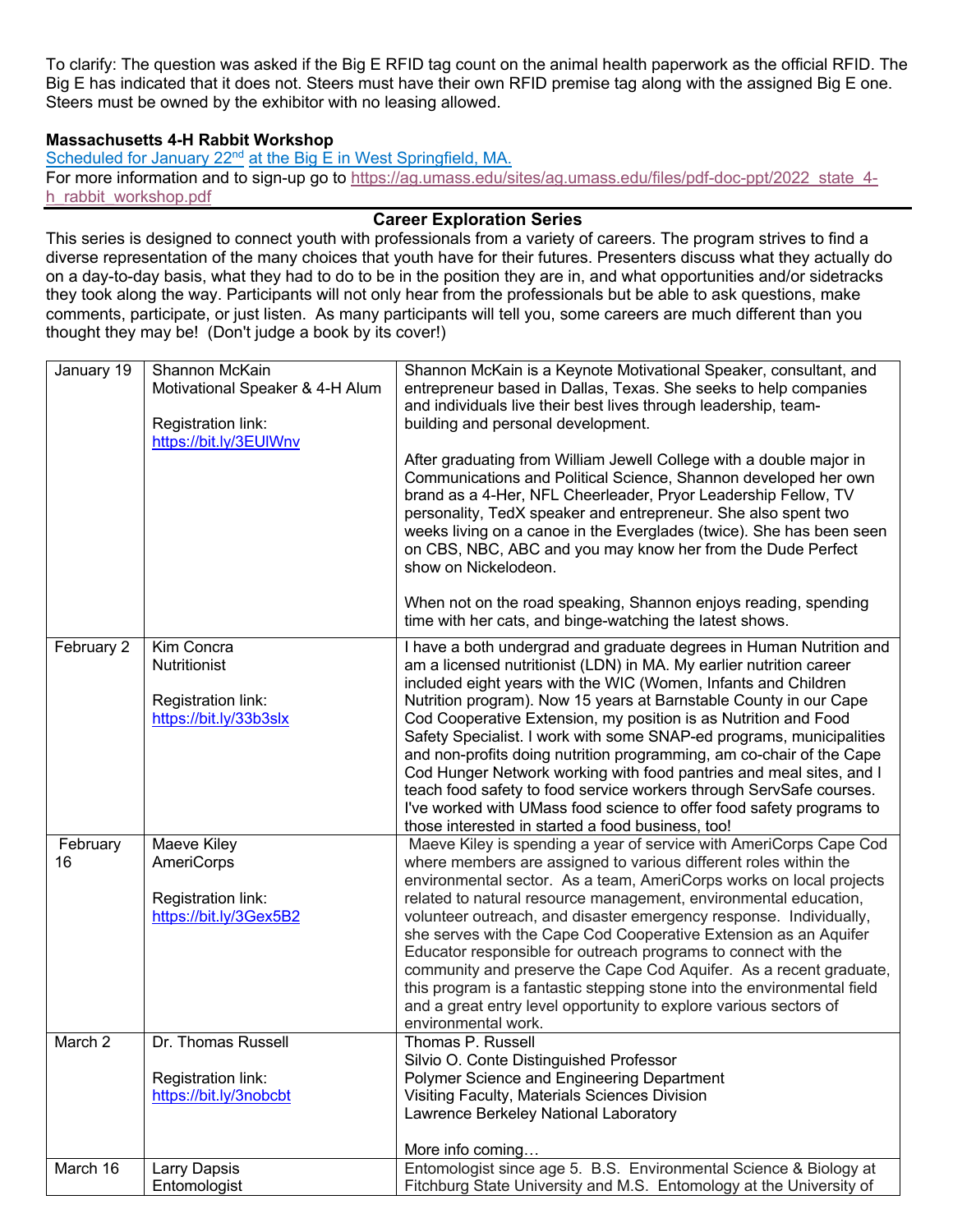|         | Registration link:<br>https://bit.ly/3G5wVMp                                | Massachusetts - Amherst. Forty years of professional pest<br>management experience including Vegetables, Cranberries and<br>Household Insects. Joined Cape Cod Cooperative Extension in 2011<br>as Deer Tick Project Coordinator and Entomologist and is a member<br>of the Barnstable County Tick-Borne Disease Working Group.                                                                                                                                                                                                                                                                                                                                                                                                                                                                                                                                                             |
|---------|-----------------------------------------------------------------------------|---------------------------------------------------------------------------------------------------------------------------------------------------------------------------------------------------------------------------------------------------------------------------------------------------------------------------------------------------------------------------------------------------------------------------------------------------------------------------------------------------------------------------------------------------------------------------------------------------------------------------------------------------------------------------------------------------------------------------------------------------------------------------------------------------------------------------------------------------------------------------------------------|
| April 6 | Shannon Hulst & Greg Berman<br>Registration link:<br>https://bit.ly/3mXqgwn | Shannon Hulst is Deputy Director of Cape Cod Cooperative Extension<br>as well as Floodplain Specialist and Community Rating System (CRS)<br>Coordinator for Barnstable County, MA through Cape Cod<br>Cooperative Extension and Woods Hole Sea Grant. She is a Certified<br>Floodplain Manager® with a Master's degree in Marine Affairs from<br>the University of Rhode Island and serves on the board of the<br>Massachusetts Association for Floodplain Management. Shannon<br>assists communities, businesses, and residents with Community<br>Rating System (CRS) and flood-related technical assistance with an<br>overall goal of improving flood resiliency. This includes assistance with<br>federal, state, and local regulations; working with local boards and<br>Commissions; doing public outreach; tracking storms; GIS mapping;<br>and many other flood-related activities. |
|         |                                                                             | Gregory Berman is the Coastal Processes Specialist for Woods Hole<br>Sea Grant program at the Woods Hole Oceanographic Institution. He<br>earned a B.S. in Marine Geology from Eckerd College and his M.S. in<br>Geological Oceanography from the University of South Florida. His<br>professional certifications include Professional Geologist (PG),<br>Geographic Information Systems Professional (GISP), and Certified<br>Floodplain Manager (CFM). He provides technical assistance and<br>extension education programs for coastal communities on topics<br>including shoreline change, erosion control alternatives, coastal<br>hazards and hazard mitigation analyses, sea level rise, storm surge,<br>dune restoration techniques, and other coastal resources<br>management issues.                                                                                              |

# **STEAM Festival**



The second annual UMass 4-H STEAM Festival is in the works! The STEAM Festival is for all 4-H members; it is not only about Science, Engineering and Technology, but also incorporates Animals, the Arts, Crafts, Photography and more! Look for some exciting new classes that will be available in 2022. Be sure to keep an empty shoebox to use when making the new shoebox parade float! The theme for the parade will be announced soon. Watch for the workshop listings for upcoming Winter Workshops in January and February where there will be some classes you can take and enter the completed item into the STEAM Festival. This year the STEAM Festival is also getting some inspiration from special anniversaries such as

- 200th Anniversary of Fredrick Law Olmsted
- 150th Anniversary of Arbor Day
- 100<sup>th</sup> Anniversary of the Boston Weavers Guild
- 2022 is also the UN year of glass

#### **Heroes Wear Scrubs (HWS) UMass 4-H Virtual IMPACT program**

Heroes Wear Scrubs is back again this spring. This program is a partnership between UMass 4-H and the UMass Amherst Elaine Marieb School of Nursing. The sessions will be led by nursing students with a UMass 4-H Educator present at all times. A wide variety of topics will be discussed, and participants will have a voice in some of the topics covered. There will be two tracks happening at the same time, one for juniors (8-13), one for seniors (14-18).

- Who: Youth 8-18
- When: Wednesdays, 3:30-4:30 PM, February 16 April 6 (No meeting on March 16) 7 sessions in total.
- Registration deadline is Monday, February 14. REGISTER EARLY, SPACE IS LIMITED to 10 juniors & 10 seniors
- Registration link: https://bit.ly/3qJePJB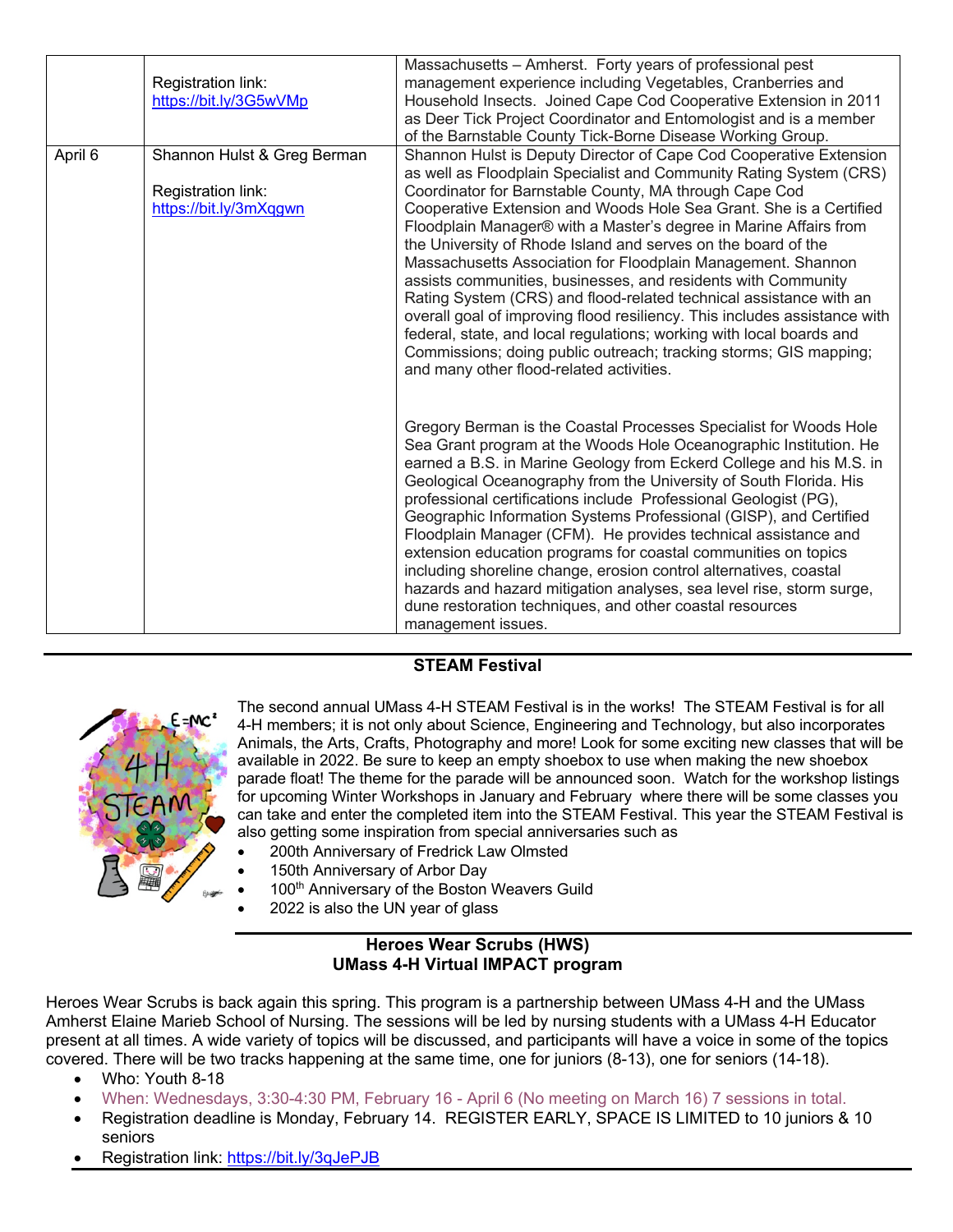### **UMass 4-H Community Service-Learning Initiative (CSL) Kickoff Food Insecurity**

Join us on Tuesday, January 18 at 7:00 PM, via Zoom, for the kickoff of the second CSL initiative this 4-H year. At the kickoff you will hear from people involved in helping with food insecurity and learn ways that you, your family, and/or your club can make a difference in your local community. You will also hear about other UMass 4-H programs that will be occurring and address different aspects of food insecurity over the next few months. The link to register for the kickoff is: https://bit.ly/3rsIr06

# **UMass 4-H Babysitter's Instructor Training (virtual)**

Calling all newly interested and formerly trained UMass 4-H volunteers interested in being able to teach the UMass 4-H Babysitter's program. This two-hour training is being offered in two time slots on Tuesday, January 11, from 10 AM - Noon or 6:30 - 8:30 PM. \*Attendance at only ONE of the trainings is mandatory. This training is only being offered to screened UMass 4-H volunteers and Librarians from Massachusetts Public Libraries. To register: https://bit.ly/2ZQpDfE

# **"Bite-Size" 4-H 101 for Adults**

This four-part zoom series has been developed specially for adults in 4-H! That means volunteers, parents, guardians, grandparents, donors and other interested adults. The series takes place every Thursday in January from 7-8PM. You are invited to attend one, several, or all sessions.

You will have the opportunity to become familiar with the following topics and to be part of discussions where we can all learn from each other.

- Introducing Youth Development & The Essential Elements
- Understanding 4-H Youth Development Delivery
- Life Skills and the Experiential Learning Model & Knowing and Using 4-H Curricula
- Club Basics & Putting the Experiential Learning Model to Practices

To register, please click on this link: https://forms.gle/sN9zMhRj2dBDNJJs6

#### **4-H Safe At Home**

Are you a 4-H member who is ready to be home alone? What can you do when you are home by yourself? What snacks can you make, or activities might you do? What does it take to be safe at home? Join this virtual program held on Tuesdays from 4:30-6 PM, from January 18th-February 8th, 2022. This series is designed for all youth ages 10 and older. Contact VaShon Hiltpold with questions. Use the following link to register: https://forms.gle/7Vgph5MgByffrRRw5 Be Safe; be responsible while Home Alone!

# **Western Mass Teen Leaders Needed**

You may have read an article asking for teens to help with the Berkshire Youth Fair and thought, "But I don't live in the Berkshires." THAT'S OK! Fair meetings are held via Zoom, and the fair itself is a one-day event on the third Saturday in August. Help is needed planning the fair, to set up prior to, on the day of the fair, and possibly on the day after for clean-up. This fair is very unique because teens are the main fair board in all of the leadership positions. The fair is open to all youth, 5-18, regardless of their 4-H membership status. The fair itself is this clubs project! The next Zoom meeting will be Monday, January 31, 7:00 PM. Please email Angelica at angelica@umext.umass.edu if you would like to check out the meeting and possibly become part of the group.

#### **Register for 4-H**

Are you a new member? If so, contact your local 4-H office to get your paperwork and instructions for completing your registration.

Are you a returning member? You can re-register and pay your annual participation fee right on 4-Honline! Here are the steps to follow:

Go to https://v2.4honline.com/#/user/sign-in Be sure to use Google Chrome or Safari - not internet explorer

- Check to see that the email in your profile is current! If it has changed you need to update it in 4honline. Need help, or forgot your password? Reach out to Kim Pond for assistance.
- Update your health form, club and project information and click through until you hit final "submit" button. You will get an automated response your re-enrollment was submitted so you know it went through and ready for the office to approve.
- Find resources and tips for using 4honline at https://ag.umass.edu/mass4h/about/4h-online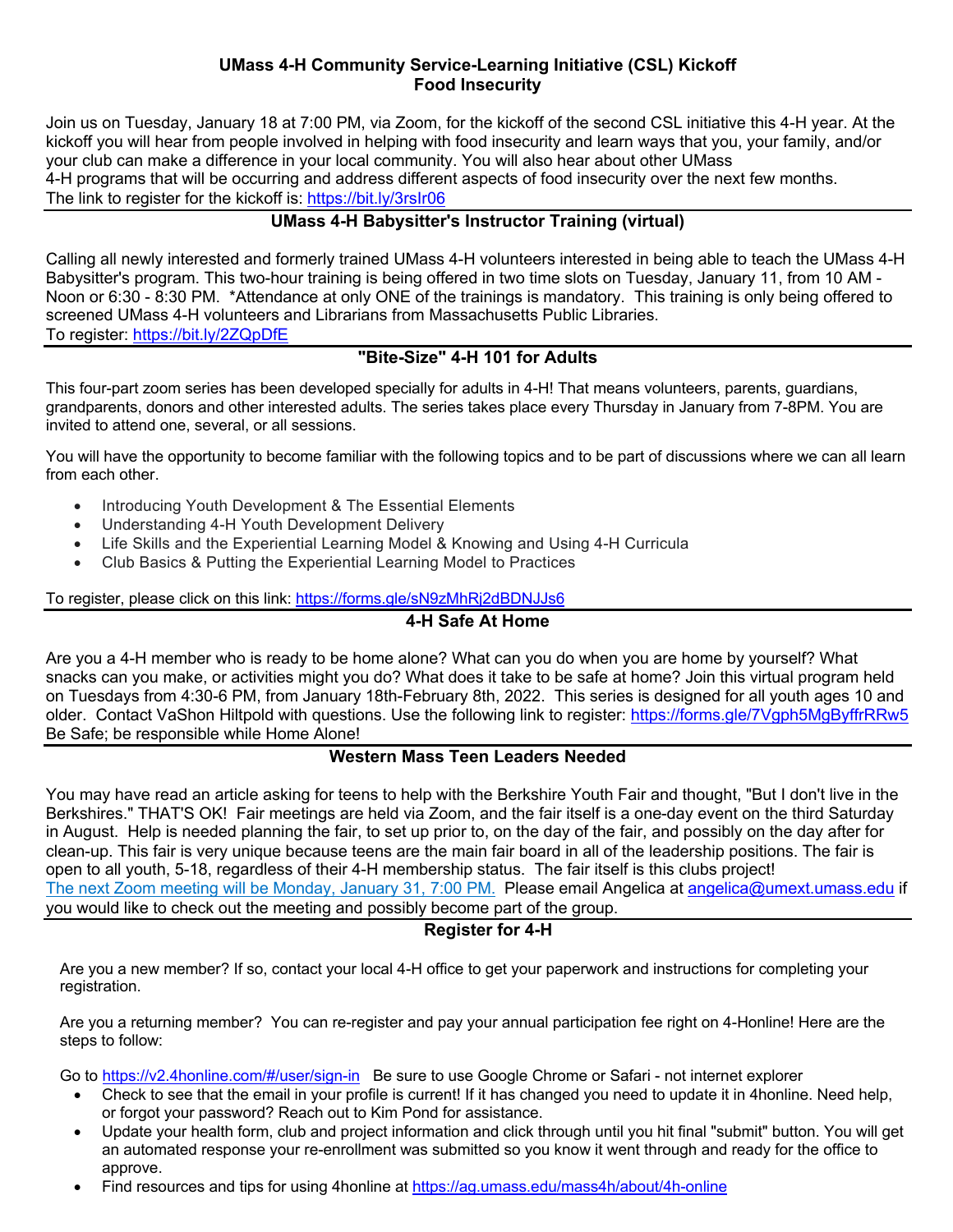• For Payment: When you are In 4honline please select "Non-Electronic" payment and proceed to the end regardless of payment method. You will then be directed on where to mail your check or pay by credit card. You do not pay directly to 4honline, but instead pay at the 4-H portal https://ag.umass.edu/mass4h/membership-payment

# **4-H Dog Project Clinic**

Save the date for the UMass Extension 4-H Program Dog Committee's Handling Clinic on Sunday, January 23, 2021 from 10am-4pm at Pack of Paws Training Facility located at 26 Trolley Crossing Rd, Charlton MA 01507. The cost is \$10 for the day. We will have packaged drinks and snacks available for purchase, but please bring your own lunch.

Sign up on 4Honline https://v2.4honline.com/#/user/sign-in. Registration closes January 7, 2022 – Classes are limited in size and are first come, first served, so don't be late!

Once you are logged in, follow these directions:

Under Events tab: Log in to 4Honline, click on your name and click "View" On the left tab, click on "Events" on the right click on the button that says, "Register for an event" and sign up!

Be sure to have your check made out to "MA 4-H Dog Committee." Mail your check and dog's rabies certificate to Meg McDermott at the UMass Extension 4-H Office, 7 Midstate Drive, Suite 102, Auburn, MA 01501.

# **National 4-H Summit Opportunities for Teens:**

**National 4-H Agriscience Summit in Bethesda, MD**: The National 4-H Agriscience Summit in Bethesda, MD (right outside of Washington D.C) will take place on March 10-13, 2022. Teams from across the county will attend workshops, develop local plans/project and interact with industry professionals and develop the skills and knowledge needed for the challenges facing agriculture, food security, and sustainability. High School teens interested in the opportunity are encouraged to apply by January 7th, 2022 to Carrie Chickering-

Sears ccsears@umass.edu Applications can be found at https://ag.umass.edu/mass4h/clubs-programs/leadership

# **National 4-H Conference in Washington D.C.** March 19-24, 2022

Participants in National 4-H Conference work together in the four weeks prior to the conference to prepare briefings on important topics. During the conference, delegates will virtually present their prepared briefings to federal officials in Washington, D.C. Delegates also participate in workshops that increase their knowledge, resources, and skills while discussing topics affecting youth and 4-H programming nationwide. There will also be time to make appointments on Capitol Hill with their Congressional delegation Delegates not only learn while at the conference: they are empowered to create positive social change in their communities and have the opportunity to practice and apply their skills in a real-world setting. Applications are found at https://ag.umass.edu/mass4h/clubsprograms/leadership and are due to Kim Pond (kima@umass.edu) by January 7, 2021.

# **4-H Winter Workshops**

**For workshops at all locations,** 4-H program and UMass protocols for events during COVID will be in place, including wearing masks at this event. Thank you for helping to keep our 4-H community safe and healthy! Workshop topics are wide-ranging, and will include Careers in the Animal Science Field, The 4-H World, An Introduction to Ozobots, Bunny 101, Poultry, 3-D Printing, What's Your Personality? Quilting, and many more. Not all workshops are available at all locations. Registration forms are available through the person listed below. These workshops are open to enrolled volunteers and youth.

#### **Northeast Region:**

- Saturday January 22
- Contact Pam LeFave to register

#### **Western Mass:**

- Saturday, January 29<sup>th</sup> at Hopkins Academy in Hadley
- This is planned as an in-person event; however we will continue to monitor the COVID numbers and may need to reschedule or hold the workshop virtually if necessary.
- Contact Angelica Paredes to register

# **Southeast Region/Worcester/Plymouth County:**

- Saturday, March 5
- Contact Molly Volmer for information